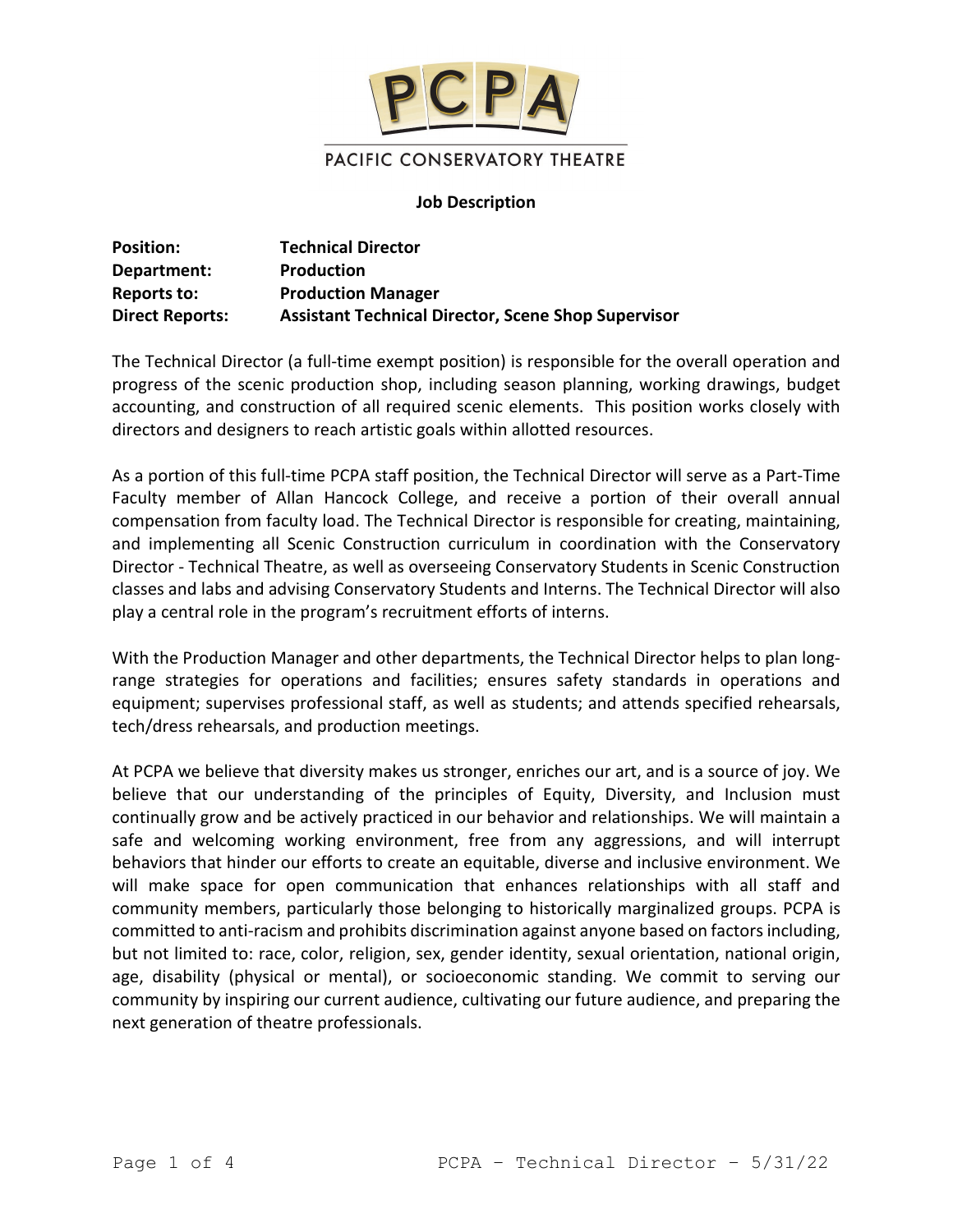# **Examples of Duties:**

- Discusses and understands the show concepts with the designer and artistic team.
- Evaluates show needs and establishes all scenic financial and labor budgeting of the shows.
- Articulates scenic engineering needs to design departments.
- Drafts or supervise construction drawings for each production.
- Proofs all working drawings.
- Directs the purchasing of all scenic materials.
- Plans, schedules, and supervises the construction, load-in, tech, run and strike of all productions in conjunction with the Production Manager.
- Supervises all special rigging in venues for all departments.
- Ensures safe stage operations by assisting with deck crew training for each production.
- Collaborates with Production Manager to develop annual scenic department budgets.
- Under the supervision of the Conservatory Director Technical Theatre, develops and maintains the Scenic Construction curriculum for the 2-year Technical Theatre training.
- Teaches scenic construction to Conservatory Technical Theatre training students, and interns through the internship lab classes, and may teach other classes as assigned.
- Evaluates student performance and assesses student progress for Conservatory classes and labs.
- Serves as an Academic Advisor to Conservatory Students and Professional Interns, and mentor to Scenic Construction-focused Students.
- Attends Tech Faculty meetings, Design meetings, Production meetings, and Technical Rehearsals and Previews.
- Communicates student issues to the Conservatory Director Technical Theatre and the Production Manager.
- Manages the selection of Scenic Construction and Run Crew Interns in conjunction with the Production Manager and Conservatory Director - Technical Theatre.
- Acts as technical coordinator for outside events in the Marian Theatre and the Severson Theatre as assigned by the Production Manager.
- Supervises the servicing and maintenance of scene shop equipment.
- Ensures all staff and students are properly trained on necessary shop equipment.
- Maintains a safe, healthy, and clean work/shop/theatre environment in compliance with PCPA guidelines.
- Promotes a commitment to anti-racism, Equity, Diversity, and Inclusion in all areas of PCPA.
- Attends required EDI, sexual harassment, anti-bias, anti-racist, and other Human Resource trainings and workshops.
- Works in a manner consistent with understanding and demonstrating inclusive behaviors; maintains a safe and welcoming working environment, free from any aggressions; interrupts behaviors that hinder PCPA's equity, diversity and inclusion efforts.
- Disclaimer: This description reflects managements of essential functions, it does not proscribe or restrict the tasks that may be assigned.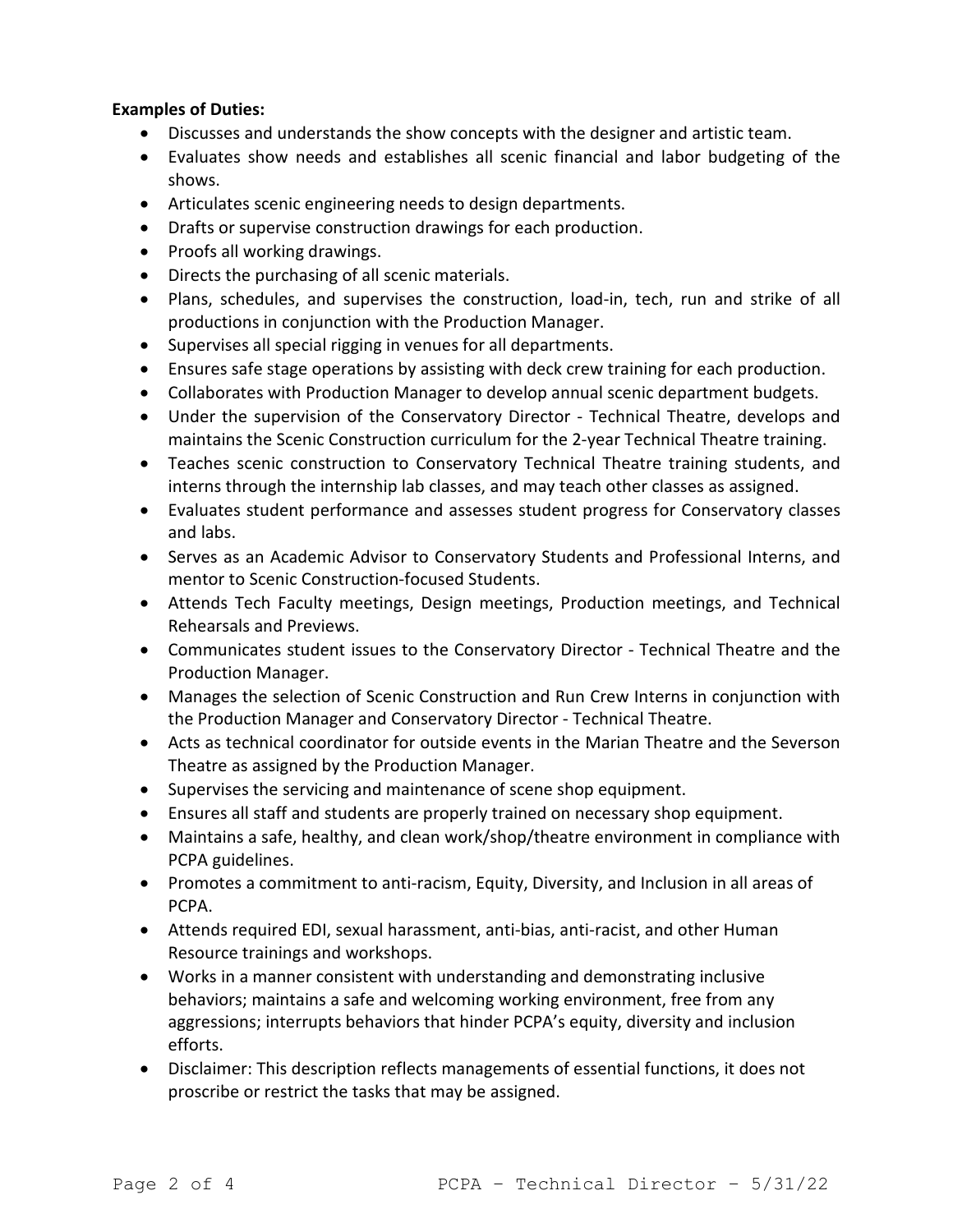### **Qualifications:**

- Working knowledge of all aspects of the theatre—production and technical as well as performance.
- Working knowledge of scenery; structural design and engineering; construction process; and styles, elements, and practices - ie. Proscenium, thrust, arena, black box; wood, metal, plastic; construction, painting, purchasing, and scheduling.
- Working and active knowledge of Computer Aided Drafting.
- Knowledge of mechanical physics, fundamental electricity, modern construction practices and materials, model building, and stage crafts including rigging, lighting, and stage carpentry.
- Ability to read, create and disseminate information from design drawings, which may include, but not be limited to sketches, hand or computer aided drafting and illustrations.
- Excellent communication skills written, oral, and visual.
- Strong organizational, budgeting, leadership, and staffing skills.
- Ability to work productively under time pressures and meet deadlines.
- Ability to adapt curriculum to developments in the industry/technology and adapt instruction methods to a diverse array of students.
- Demonstrates commitment to anti-racism, equity, diversity, and inclusion.
- Demonstrates a special sensitivity and ability to work effectively with diverse company and community members - with respect to race, color, religion, sex, gender identity, sexual orientation, national origin, age, disability (physical or mental), or socioeconomic standing.
- Master's Degree preferred, or Bachelor's Degree or equivalent, with professional experience, required.Must meet the minimum qualifications requirements for, and successfully obtain credentials, to teach at a California Community College.

#### **Other Requirements:**

• Possess or be able to acquire a valid California license to drive.

#### **Work Conditions:**

- Ability to work weekends, evenings, and work with a flexible schedule.
- Ability to work in an environment where there are frequent interruptions.
- Must be willing to travel and work at various sites.
- Must be willing to work outdoors in all weather conditions while using the appropriate safety procedures.
- May have to work at heights, around moving machinery, and with exposure to noise, vibration, and dust.
- Ability to work safely in an environment containing potentially hazardous electrical equipment, fumes, and/or materials.